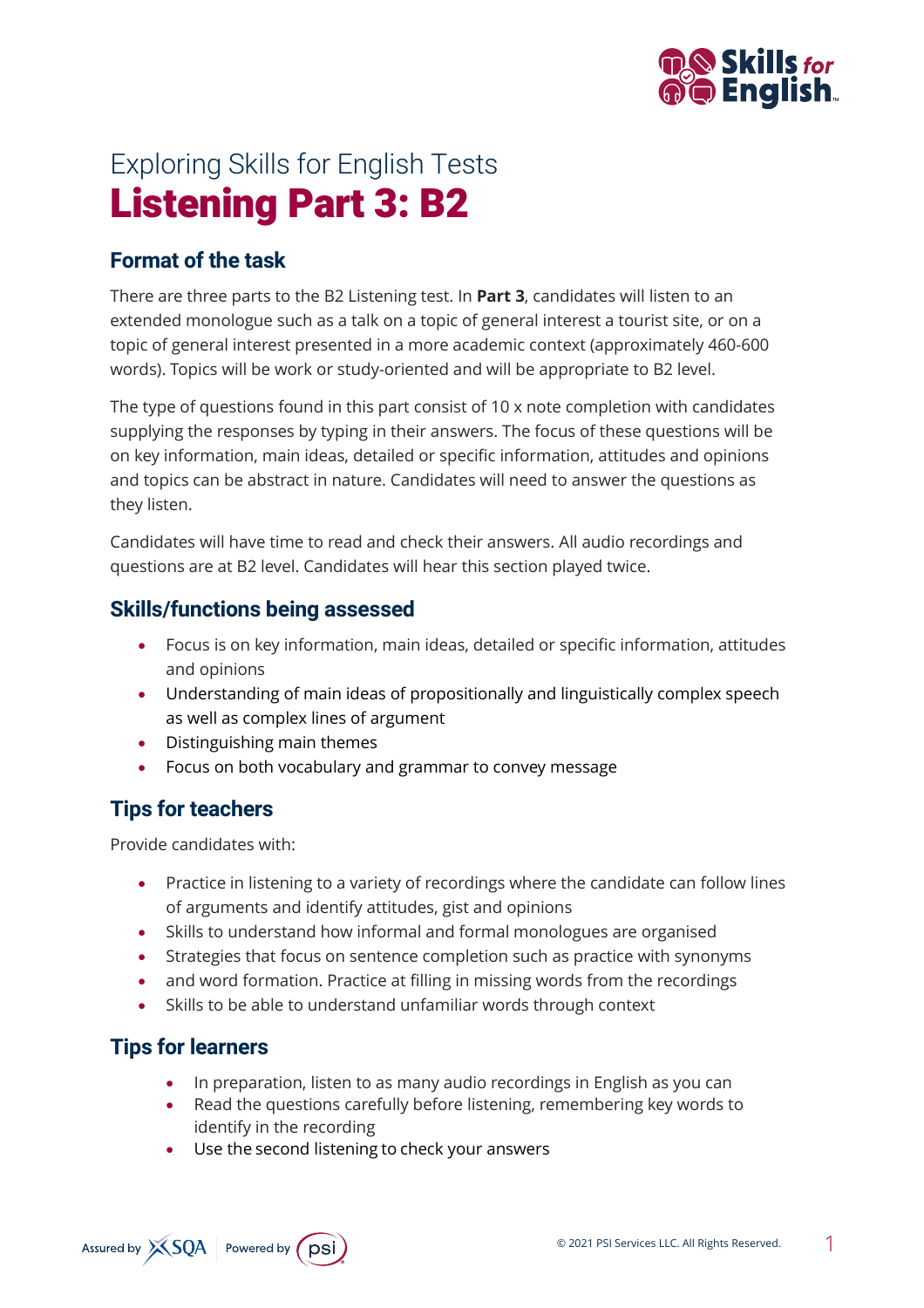

- Practise using cues in the text to help you identify meanings of words you don't know. Practice exercises where you fill in the missing words from recordings
- Prepare by using the online Skills for English (SfE) practice tests

## **Sample B2 Listening Part 3 Task**

The extract below is a short example of the type of recordings and questions a candidate may encounter in Part 3.

|  | Speaker 1                                                                               | Welcome to this week's podcast, where we explore new ideas and the<br>science behind them. In this week's episode we are looking at the theme of<br>"sleep" and how our sleeping habits have evolved over the years.<br>The science in this subject is, relatively speaking, quite new and therefore<br>still developing. Many assumed that sleep was an activity that involved<br>nothing more than shutting our bodies down; rather like turning off a |                      |
|--|-----------------------------------------------------------------------------------------|----------------------------------------------------------------------------------------------------------------------------------------------------------------------------------------------------------------------------------------------------------------------------------------------------------------------------------------------------------------------------------------------------------------------------------------------------------|----------------------|
|  | You will have 1<br>minute to read<br>the questions<br>before listening<br>to the audio. |                                                                                                                                                                                                                                                                                                                                                                                                                                                          | Q <sub>1</sub>       |
|  | All the words and<br>vocabulary are<br>appropriate to<br>the B2 level.                  | computer. However, sleep research has revealed that the brain is in fact<br>engaged in a set of activities that is crucial to our short and long-term<br>health. These activities include regulation of our breathing and heart rate.<br>Managing <b>body temperature</b> is critical to ensure that we have enough sleep<br>in which our bodies and our brain can complete these functions.                                                             | Q2<br>Q <sub>3</sub> |
|  |                                                                                         | Sleep scientists have identified 4 stages of sleep. Stage 1 is referred to as<br>non-rapid eye movement (NREM) and this first stage can be challenging for<br>many. Even scientists are curious as to how this process takes place. We<br>have slept every night since we were in our cots, but sometimes we just can't<br>switch off                                                                                                                    |                      |

For questions 1 to 3, choose between ONE and TWO words from the recording and write your answers to complete the notes.

### **Science of sleep**

- Sleeping patterns have evolved over time.
- Sleep science, is a recent and **(1)** \_\_\_\_\_\_\_\_\_\_\_\_\_\_\_\_\_ subject.
- Sleeping, NOT like turning off a computer.

### **During sleep**

- Brain is **(2)** \_\_\_\_\_\_\_\_ and working.
- Activities include: control of breathing/ heart rate and **(3)** \_\_\_\_\_\_\_\_\_\_\_\_.

### **Stage 1**

- Known as NREM



All the questions appear in the same order that you hear them in the audio.